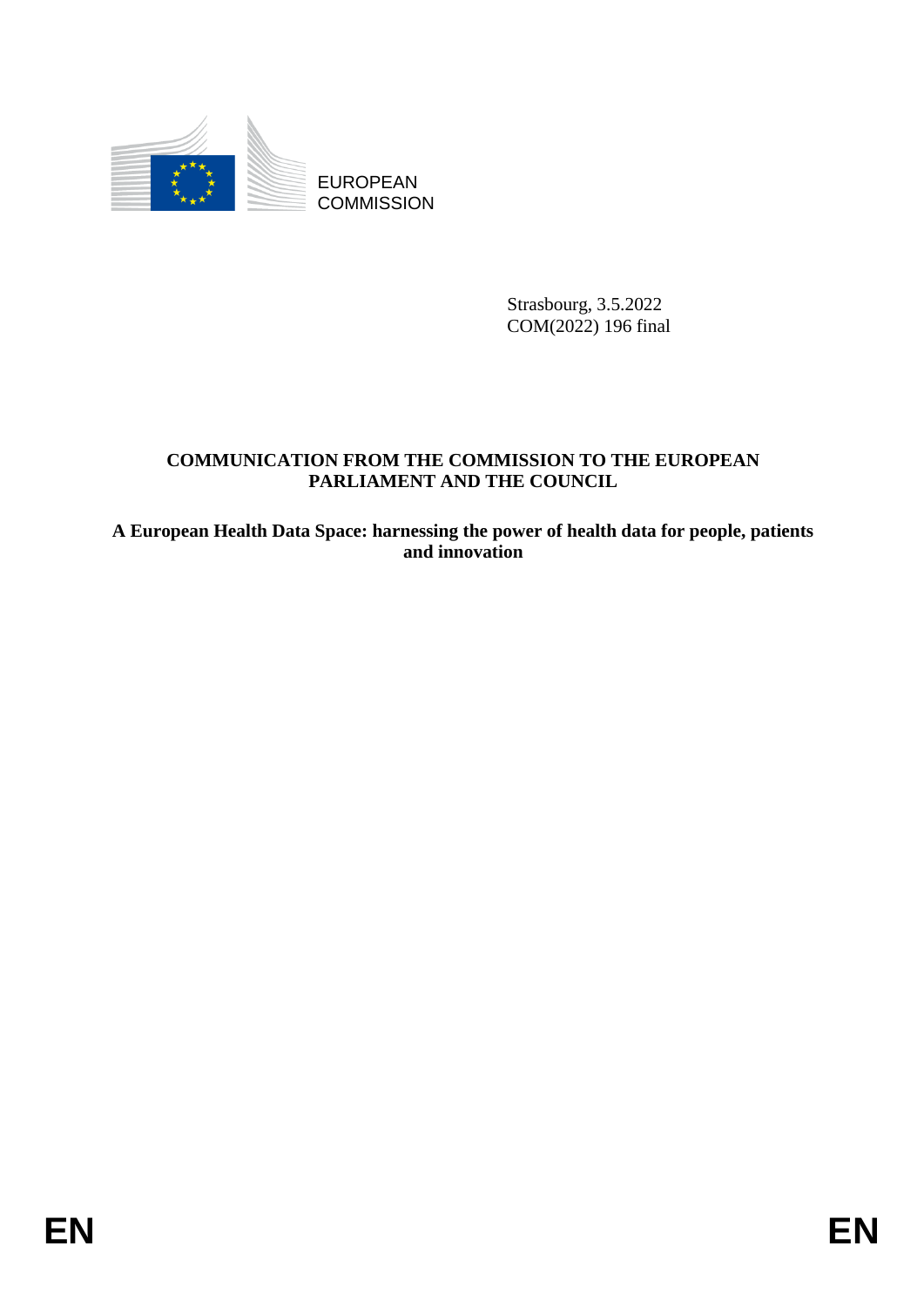### **INTRODUCING THE EUROPEAN HEALTH DATA SPACE:**

Digitalisation is essential for the future of healthcare. The digital transformation is crucial to provide better healthcare to citizens, to build stronger and more resilient health systems, to support long-term competitiveness and innovation in the EU's medical industry, and to help the EU recover from the pandemic.

Data is an indispensable part of today's world. When used responsibly and in full respect of fundamental rights, it can bring incredible benefits to every aspect of our everyday lives, including our health. Member States' health systems already generate, process and store a vast amount of data. Yet it often remains difficult for citizens to access their health data electronically and for researchers to use it to improve diagnosis and treatments.

Today, a vast amount of health data is generated every second, providing healthcare services and researchers with potential valuable insights. Health data reuse is estimated to be worth around EUR 25-30 billion annually. That figure is expected to reach around EUR 50 billion within 10 years<sup>1</sup>. However, the complexity and divergence of rules, structures and processes within and across Member States makes it difficult to easily access and share health data. This creates barriers to healthcare delivery and innovation, leaving patients unable to benefit from its potential. Moreover, health systems are becoming the target of cyberattacks. Therefore, the healthcare sector and relevant cyber security authorities need to consider cybersecurity as a key factor for ensuring the resilience and availability of key healthcare services<sup>2</sup>.

In essence, today's EU health sector is rich in data, but poor in making it work for people and science. The EU needs to tap into this huge potential to turn the wealth of health data across Europe into knowledge at the service of citizens, and to better prevent, diagnose and treat diseases. Health data can help achieve more efficient, higher-quality, safer and more personalised care, and help improve healthcare delivery. Health data<sup>3</sup> and data science could dramatically transform public health and revolutionise healthcare systems, enabling lifesaving healthcare improvements. Health data can also play a crucial role in speeding up the development of new medical products and treatments for patients who need them most.

The COVID-19 pandemic has clearly demonstrated the importance of digital services in the health domain. It has shown that **up-to-date, reliable and FAIR<sup>4</sup> health data is key in providing an efficient public health response to crisis and in developing effective** 

<sup>&</sup>lt;sup>1</sup> Calculated as a share of the estimated value of data-sharing in the EU. For more information, see the impact assessment, Annex 5.

<sup>2</sup> https://www.enisa.europa.eu/topics/critical-information-infrastructures-and-services/health.

<sup>&</sup>lt;sup>3</sup> Personal information on health status of an individual, or non-personal information related to health, such as statistics, anonymous or aggregated data. This includes both medical data (information provided by the patient, diagnosis, doctor referrals and prescriptions, medical examination reports, laboratory tests, radiographs, data acquired or processed in the context of health research or policy making, such as disease registries or data from registries with side effects of medicinal products or medical devices etc.), administrative and financial information about health (including invoices for healthcare services and medical certificates for sick leave management etc.), but also determinants of health (social, behavioral, environmental).

<sup>4</sup> FAIR principles: findability, accessibility, interoperability, reusability (https://www.go-fair.org/fairprinciples/).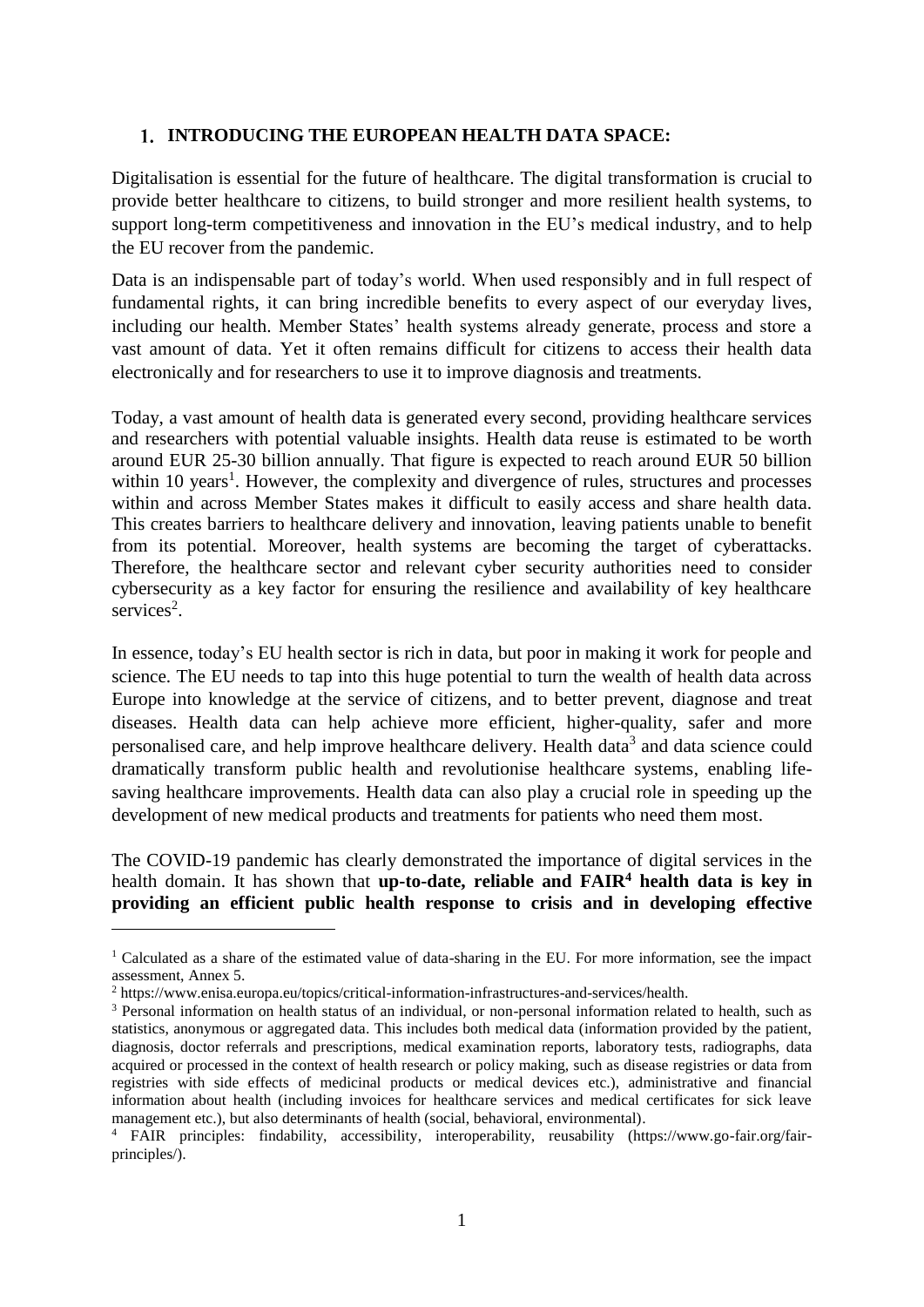**treatments and vaccines.** It has also significantly accelerated the uptake of digital tools, such as electronic health records (personal medical records or similar documents in digital form), e-prescriptions and digital health applications, as well as the sharing of research data. Digital health products and services, including telehealth<sup>5</sup>, are no longer novelties. They are becoming a part of everyday care delivery.

Harnessing the power of health data through the digital transformation is especially relevant when patients move within or to other EU countries; and when researchers, innovators, policy-makers or regulators need critical data that can enable the power of science to help patients. Similarly, sharing health data in border regions where individuals access healthcare services across the border much more frequently will be far easier.

Increased interoperability for health data among healthcare providers could lead to significant savings for patients and health systems, given that around 10% of medical images taken in the EU Member States (costing around EUR 14 billion a year) are considered unnecessary<sup>6</sup>. Also, thanks to e-Prescriptions, errors in dispensing medical products could be reduced by 6% on average<sup>7</sup> and up to  $15\%$ <sup>8</sup> in more digitalised countries. It is also estimated that systematic use of **MyHealth@EU<sup>9</sup>** in the cross-border context, could result overall in **EUR 2-3 billion in savings** through the services of electronic cross-border **prescriptions** (corresponding to EUR 37-52 million additional dispensations over 10 years)<sup>10</sup>.

In order to unleash the potential of health data the Commission is presenting a legislative proposal to create a **European Health Data Space**, to empower individuals to take control of their own health data and to allow its use for better healthcare delivery, and to enable the EU to make full use of the potential offered by a safe and secure exchange, use and reuse of health data, without the existing obstacles.

1

<sup>5</sup> Provision of healthcare services and medical information using innovative technologies (especially information and communication technologies), in situations where the health professional and the patient (or two health professionals) are not in the same location.

 $6$  According to the impact assessment, p. 51.

<sup>7</sup> https://www.hiqa.ie/sites/default/files/2018-05/ePrescribing-An-Intl-Review.pdf.

<sup>8</sup> [https://www.hiqa.ie/sites/default/files/2018-05/ePrescribing-An-Intl-Review.pdf.](https://www.hiqa.ie/sites/default/files/2018-05/ePrescribing-An-Intl-Review.pdf)

<sup>9</sup> Cross-border digital infrastructure for the exchange of health data, also known as the eHealth Digital Service Infrastructure (previously referred to as "eHDSI").

<sup>&</sup>lt;sup>10</sup> According to the impact assessment, forthcoming, p 51.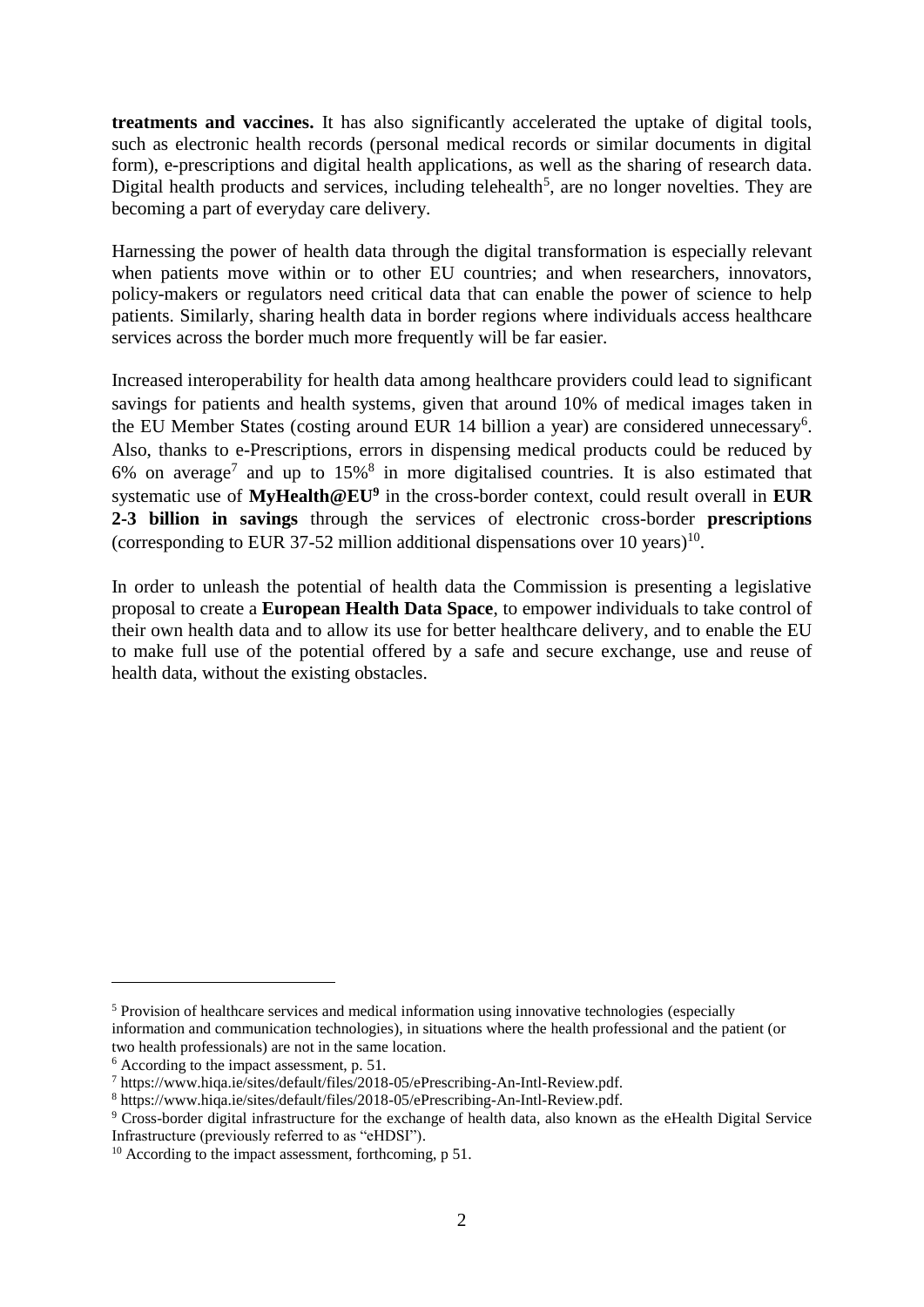

*Figure 1 - Main objectives of the European Health Data Space*

People are keen to share their data, if there is a framework that merits their trust<sup>11</sup>. EU citizens will be able to access and share their data in real time, while retaining greater control over it. The European Health Data Space will allow a **more effective, accessible and resilient healthcare and better quality of life,** while **giving individuals control over their health data and unleashing the potential of the data economy**. As such, the European Health Data Space will have a significantly positive impact on fundamental rights as regards personal data protection and free movement. Properly articulated with the European Open Science Cloud (EOSC) data space and the relevant European life sciences data infrastructures<sup>12</sup>, it will enable researchers, innovators and policy-makers to more effectively use the data securely and in a way that safeguards privacy.

Through the **Conference on the Future of Europe**, citizens have explicitly called for the creation of a European Health Data Space. As such, the European Health Data Space is a key pillar of the strong **European Health Union** presented by the Commission on 11 November 2020 to strengthen preparedness and response during health crises and deliver resilient health systems. The European Health Union is about protecting everyone's health – leaving no-one behind. It builds on the solidarity that is both the bedrock of the EU and the recipe for success in tackling COVID-19. The European Health Data Space, which is also one of the actions under the **European Pillar of Social Rights Action Plan**, will drive this forward – so that the European Health Union can deliver for everyone.

The European Health Data Space will link data sets and make them accessible, facilitating the search for the next game-changing health innovation. It is **the first common EU data space**

<sup>&</sup>lt;sup>11</sup> https://ec.europa.eu/health/system/files/2021-02/ms\_rules\_health-data\_en\_0.pdf.

<sup>&</sup>lt;sup>12</sup> The European Strategy Forum on Research Infrastructures, through its strategic Roadmaps, facilitated the establishment of European research infrastructures dedicated to health research data, biobanking collections, medical imaging data, and others. Details available at: https://roadmap2021.esfri.eu/.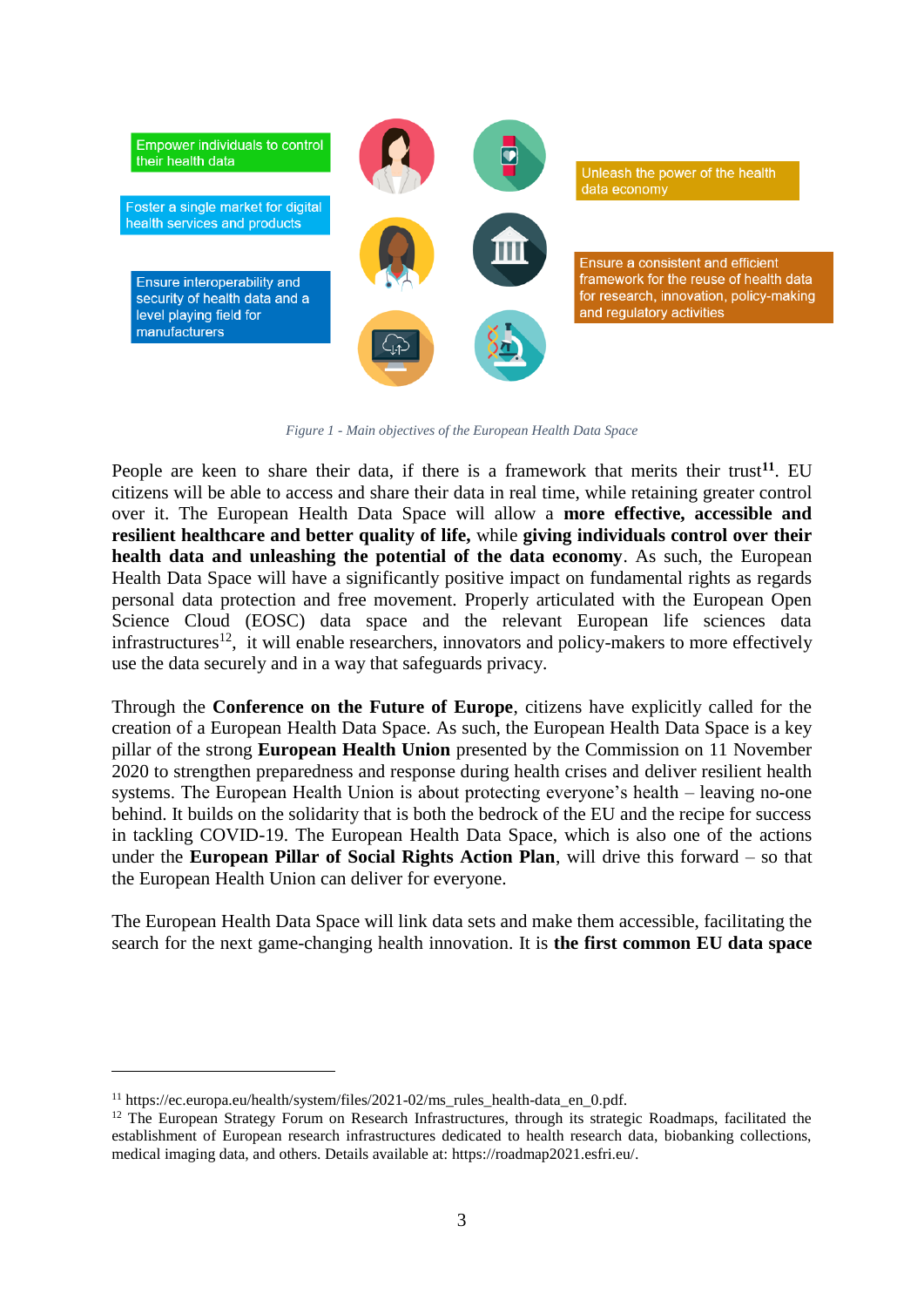in a specific area to emerge from the EU strategy for data<sup>13</sup> and is an integral part of the digital transition priority of the European Commission<sup>14</sup>.

The European Health Data Space builds on the **General Data Protection Regulation (GDPR)<sup>15</sup> , proposed Data Governance Act<sup>16</sup>** , **draft Data Act<sup>17</sup>** and **NIS Directive<sup>18</sup>**. As horizontal frameworks, they provide rules (including security measures) that apply to the health sector. But the special sensitivity of health data has been recognised and is addressed by the current proposal<sup>19</sup>. The Commission also plans to adopt a proposal for a Cyber **Resilience Act** in 2022. This Act would set out the cybersecurity requirements for digital products and ancillary services. The security requirements set out in the European Health Data Space, notably as regards electronic health record systems, provide more specific requirements for the health sector, such as access control. The European Health Data Space complements these initiatives and provides more tailor-made rules for the health sector, where needed.

**Trust** is a fundamental enabler for the success of the European Health Data Space. Citizens must be confident that their health data is adequately protected. The European Health Data Space will provide a **trustworthy setting for secure access to and processing of a wide range of health data**. Data protection, cyber security, legality of processing data and personal control of data: these principles share the aim of ensuring that citizens can trust the system. They are the building blocks of the European Health Data Space.

### **CHALLENGES IN HARNESSING THE POWER OF HEALTH DATA**

Today, **individuals** face challenges in exercising their right to control their health data, including accessing and transferring their data within the same Member State and across borders, despite the relevant rules laid down in the GDPR. Not all Member States have set up systems to exchange electronic health records and there are significant deficiencies in the interoperability of the systems. Patient summaries and e-prescription services exist in twothirds of all Member States and are most frequently accessed via an online portal, but only in a few Member States can they be sent or received across borders. Furthermore, 11 Member States are still using paper printouts for prescriptions<sup>20</sup>. Only ten Member States support access to patient summaries or e-prescriptions via MyHealth@EU<sup>21</sup> when data subjects use

<sup>13</sup> European Commission. *A European data strategy, 2020.* [\(https://ec.europa.eu/info/strategy/priorities-2019-](https://ec.europa.eu/info/strategy/priorities-2019-2024/europe-fit-digital-age/european-data-strategy_en) [2024/europe-fit-digital-age/european-data-strategy\\_en\)](https://ec.europa.eu/info/strategy/priorities-2019-2024/europe-fit-digital-age/european-data-strategy_en).

<sup>14</sup>https://ec.europa.eu/info/strategy/priorities-2019-2024/europe-fit-digital-age/shaping-europe-digital-future\_en. <sup>15</sup> [https://eur-lex.europa.eu/eli/reg/2016/679/oj.](https://eur-lex.europa.eu/eli/reg/2016/679/oj)

<sup>&</sup>lt;sup>16</sup> Proposal for a Regulation on European data governance (Data Governance Act) COM/2020/767, https://eurlex.europa.eu /legal-content/EN/TXT/?uri=CELEX%3A52020PC0767.

<sup>&</sup>lt;sup>17</sup> Proposal for a Regulation on harmonised rules on fair access and use of data (Data Act) COM/2022/68 final. <sup>18</sup> [https://eur-lex.europa.eu/legal-content/EN/TXT/?uri=celex:32016L1148.](https://eur-lex.europa.eu/legal-content/EN/TXT/?uri=celex:32016L1148)

<sup>19</sup> [https://tehdas.eu/app/uploads/2021/06/tehdas-why-health-is-a-special-case-for-data-governance-2021-06-](https://tehdas.eu/app/uploads/2021/06/tehdas-why-health-is-a-special-case-for-data-governance-2021-06-23.pdf) [23.pdf.](https://tehdas.eu/app/uploads/2021/06/tehdas-why-health-is-a-special-case-for-data-governance-2021-06-23.pdf)

<sup>&</sup>lt;sup>20</sup> Thiel, R., Lupiáñez-Villanueva, F., Deimel, L., Gunderson, L. and Sokolyanskaya A. (2021). eHealth, Interoperability of Health Data and Artificial Intelligence for Health and Care in the EU. [https://ec.europa.eu/newsroom/dae/redirection/document/79897.](https://ec.europa.eu/newsroom/dae/redirection/document/79897)

 $21$  Cross-border digital infrastructure for the exchange of health data, also known as the eHealth Digital Service Infrastructure (previously referred to as "eHDSI"), [https://eur-lex.europa.eu/legal-content/en/TXT/?uri=](https://eur-lex.europa.eu/legal-content/en/TXT/?uri=%20CELEX%3A32019D1765.)  [CELEX%3A32019D1765.](https://eur-lex.europa.eu/legal-content/en/TXT/?uri=%20CELEX%3A32019D1765.)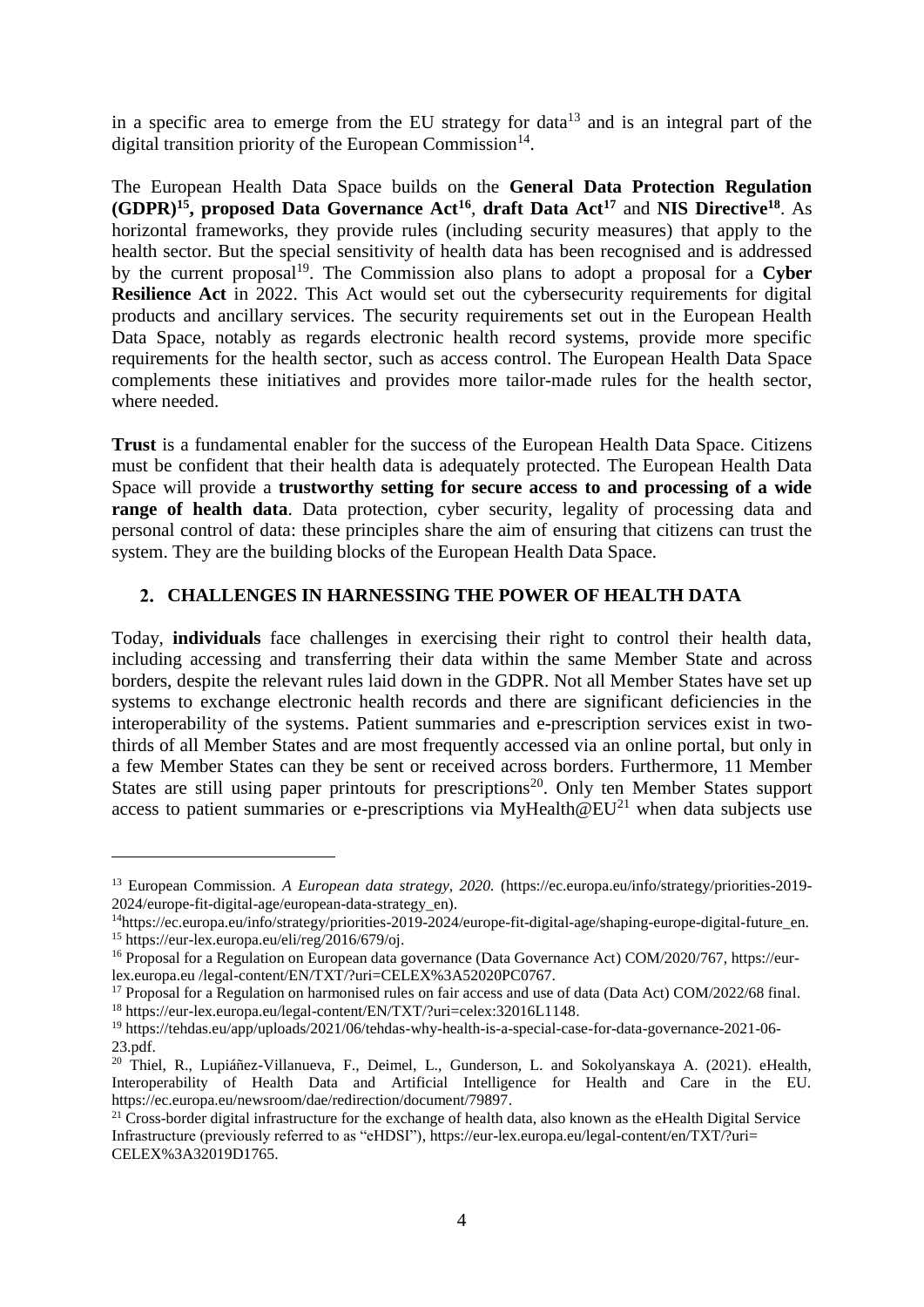healthcare services of another Member State. Other data, such as medical images or laboratory results, are not exchanged yet<sup>22</sup>.

Healthcare delivery and innovation are hampered by widely varying digital health solutions (often incompatible with each other, between Member States and sometimes even within Member States), fragmented standards and specifications, and various legal and administrative rules. Due to different standards and limited interoperability, industry faces barriers and additional costs both nationally and when entering the markets of other Member States. Moreover, due to implementation of the GDPR in a fragmented manner in this area, it is more difficult to carry out cross-border studies.

#### *Current challenges in using health data*

1

*People cannot always easily access their health data electronically, and if they want to consult doctors in more than one hospital or medical centre, they often cannot share the data with other health professionals. Today, a patient's health data is often still recorded on paper, untraceable and scattered across various places (hospitals, general practitioners' venues, medical centres, etc.).*

*The situation becomes even more difficult when crossing national borders. If a patient visits a doctor in another country, their medical information (including diagnostic images) is often not accessible, which can lead to delays and errors in diagnosis or treatment. In most cases, doctors cannot see the patient's health data if they have undergone health interventions in another country. Continuity of care and rapid access to personal electronic health data is even more important for residents in border regions, crossing the border frequently to receive healthcare.*

*The open public consultation<sup>23</sup> for the European Health Data Space proposal showed that 88% of respondents think it should promote citizens' control over their own health data, including access to health data and transmission of their health data in electronic format. 84% of respondents say that citizens should have the right to transmit one's health data in electronic format to another professional or entity of their choice and 82% feel that they should have the right to request public healthcare providers to share their health data electronically with other healthcare providers/entities of their choice. 83% of respondents say that the European Health Data Space should facilitate delivery of healthcare for citizens across borders.*

*Researchers and industry, along with policy-makers and innovators, face important obstacles in accessing the data they need to develop new products, to take informed decisions or to monitor the side effects of medicinal products over the long term, based on real-world evidence, with impact on patient safety. In many cases, consent*<sup>24</sup> *is the only way to access data for research, policy-making and regulatory purposes. It is very costly and cumbersome for researchers to get consent from every patient to use the patient's data in their research.*

<sup>&</sup>lt;sup>22</sup> https://ec.europa.eu/health/ehealth-digital-health-and-care/electronic-cross-border-health-services en.

<sup>23</sup> https://ec.europa.eu/info/law/better-regulation/have-your-say/initiatives/12663-A-European-Health-Data-Space/public-consultation\_en.

<sup>&</sup>lt;sup>24</sup> [https://tehdas.eu/app/uploads/2021/09/tehdas-summary-of-results-case-studies-on-barriers-to-sharing-health](https://tehdas.eu/app/uploads/2021/09/tehdas-summary-of-results-case-studies-on-barriers-to-sharing-health-data-2021-09-28.pdf)[data-2021-09-28.pdf.](https://tehdas.eu/app/uploads/2021/09/tehdas-summary-of-results-case-studies-on-barriers-to-sharing-health-data-2021-09-28.pdf)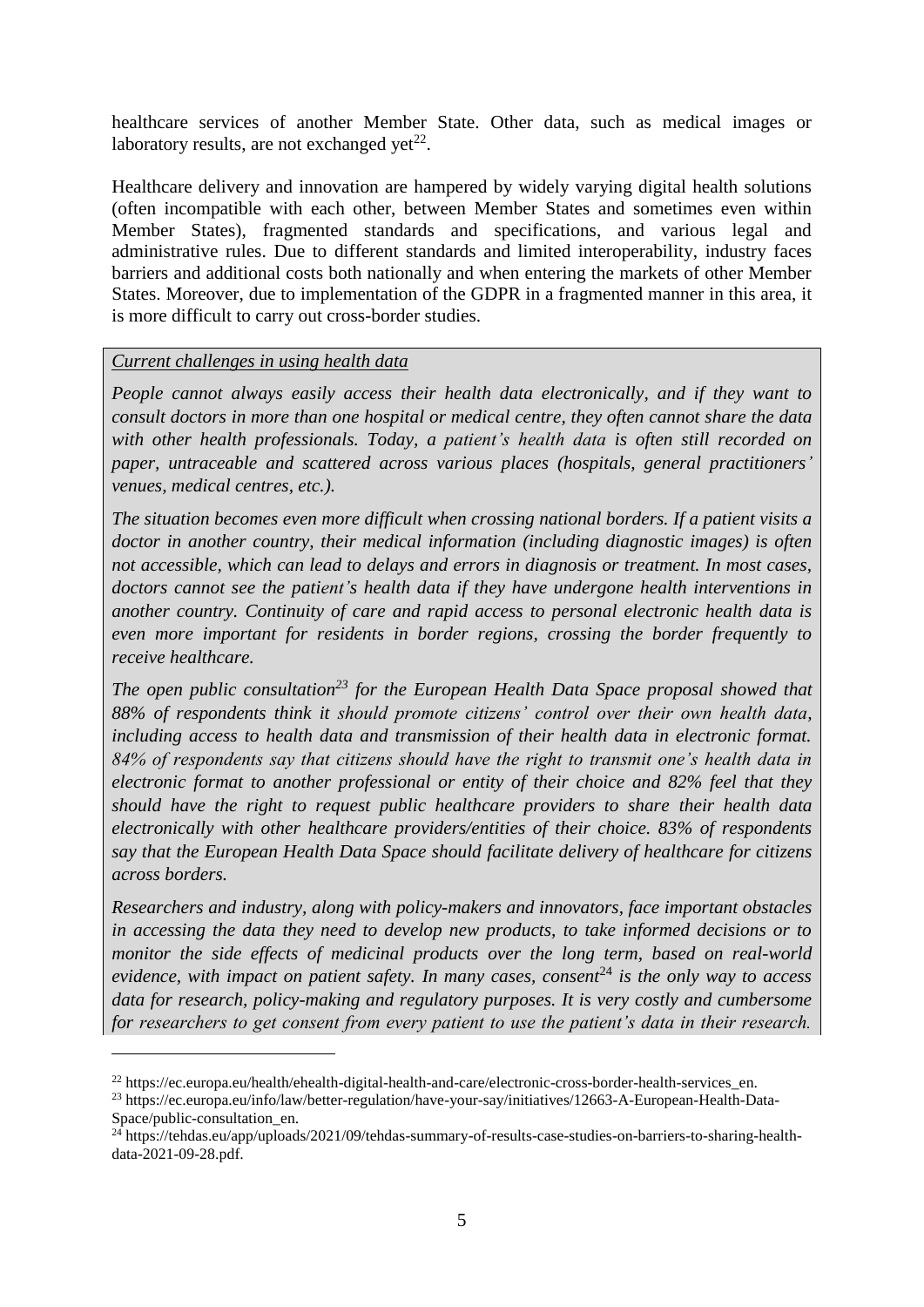*Even when the patient consents, data holders are sometimes reluctant to provide data for reasons other than data protection and prefer to keep the health data for their activities. The current regulatory fragmentation between Member States hampers research and innovation by small players, as well as cross-border research.*

*89% of respondents in the public consultation believe that the European Health Data Space should support and accelerate research in health.*

The **digital health industry** faces problems when placing new products and services on the market, given the fragmentation of standards and specifications for storing and sharing data. This often forces healthcare providers to adopt new standards that erect barriers to new entrants. There is a variety of different standards and specifications of various organisations. Therefore, many producers of digital health products and providers of digital health services cannot market their products and services in other Member States without incurring additional costs to adapt them to the national standards. Moreover, industry has difficulties to access health data for secondary use, which impacts on their innovation capacity.

**Researchers and innovators** still face challenges in accessing critical data that can boost the faster translation of research results into benefits for patients, despite substantial progress through the establishment of European Research Infrastructures<sup>25</sup>. These have led, for example, to the creation of the European COVID-19 Data Platform<sup>26</sup>. Fragmented and divergent legal and administrative rules, frameworks, processes, standards and infrastructure for reusing health data restrict researchers and innovators' access to health data. They also limit the availability of innovative health products and service.

For **policy-makers and regulators**, the limited use of health data puts limits on making more efficient and effective healthcare and public health policy, which is crucial particularly for effective health crisis management. This was very evident during the COVID-19 pandemic, when the European Centre for Disease Prevention and Control and the European Medicines Agency struggled to obtain rapid access to data and evidence for decisions and scientific guidance on the response to the pandemic.

<sup>&</sup>lt;sup>25</sup> The European Strategy Forum on Research Infrastructures, through its strategic Roadmaps, facilitated the establishment of European research infrastructures dedicated to health research data, biobanking collections, medical imaging data, and others. Details available at: ESFRI Roadmap 2021.

<sup>&</sup>lt;sup>26</sup> COVID-19 Data Portal - accelerating scientific research through data (covid19dataportal.org).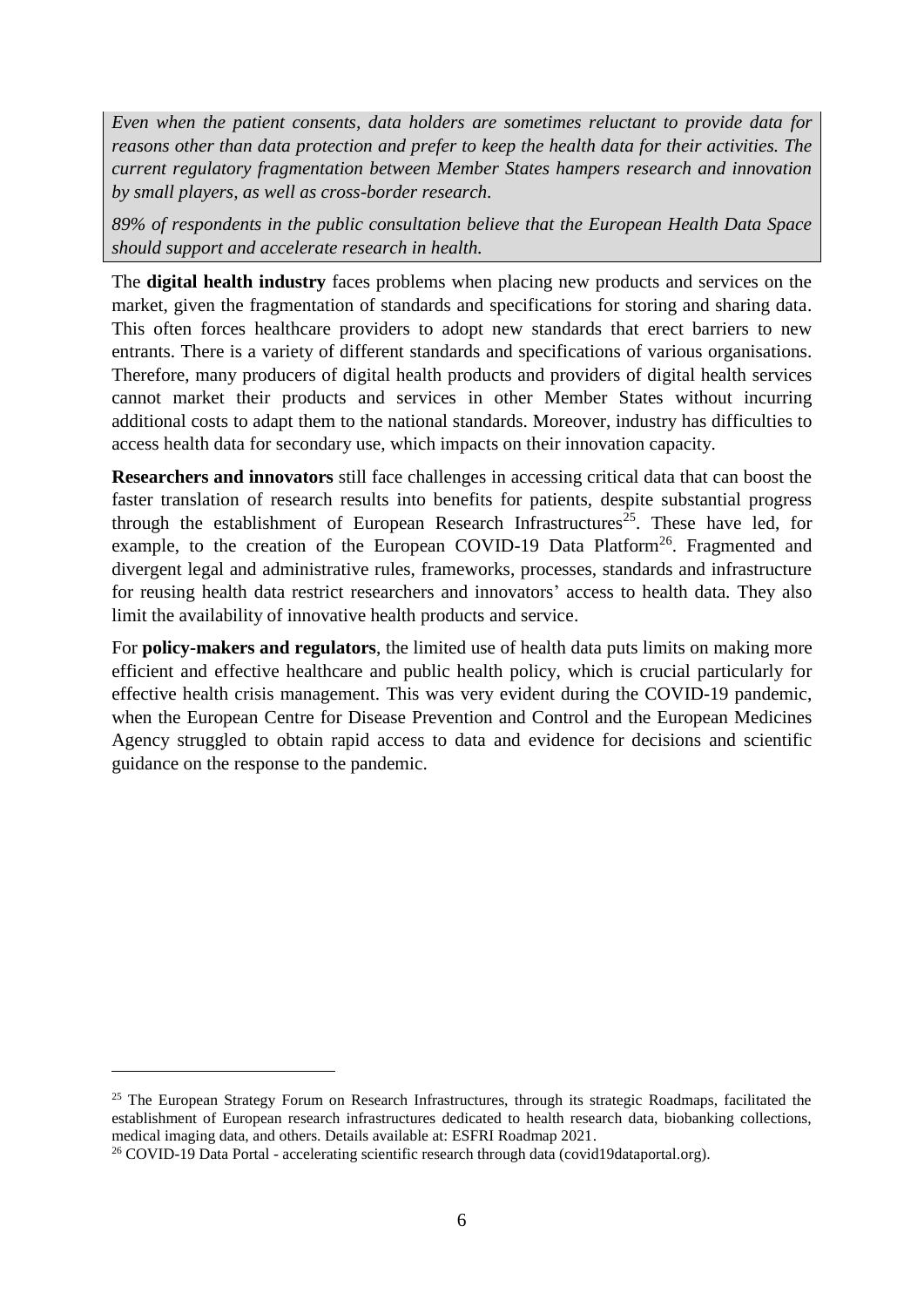

*Figure 2 - Problems in controlling, using and sharing health data*

Over half of Member States do not have specific legislation on reusing electronic health data for research, policy-making or regulatory purposes for instance, and rely on the general provisions of the GDPR, often using consent for processing health data<sup>27</sup>. This situation results in limited health data reuse. Not all Member States have a competent body for health data access, but where such a body exists, the number of requests to use health data for research or policy-making projects is rapidly increasing,<sup>28</sup> showing the interest in such a system and suppressed demand.

There is evidently a need for a regulatory framework that directly addresses the rights of individuals, reduces fragmentation in the digital single market and enables researchers, innovators and policy-makers to more effectively use the data securely.

EU-wide action is necessary and appropriate therefore, to promote the free, cross-border flows of personal health data and to foster a genuine internal market for personal health data and digital health products and services. In short, it will help deal with problems that would otherwise persist.

<sup>27</sup> Hansen J. et al, *Assessment of the EU Member States' rules on health data in the linght of GDPR, available at*  [https://ec.europa.eu/health/system/files/2021-02/ms\\_rules\\_health-data\\_en\\_0.pdf.](https://ec.europa.eu/health/system/files/2021-02/ms_rules_health-data_en_0.pdf)

<sup>&</sup>lt;sup>28</sup> According to the impact assessment accompanying the proposal (p 15), forthcoming.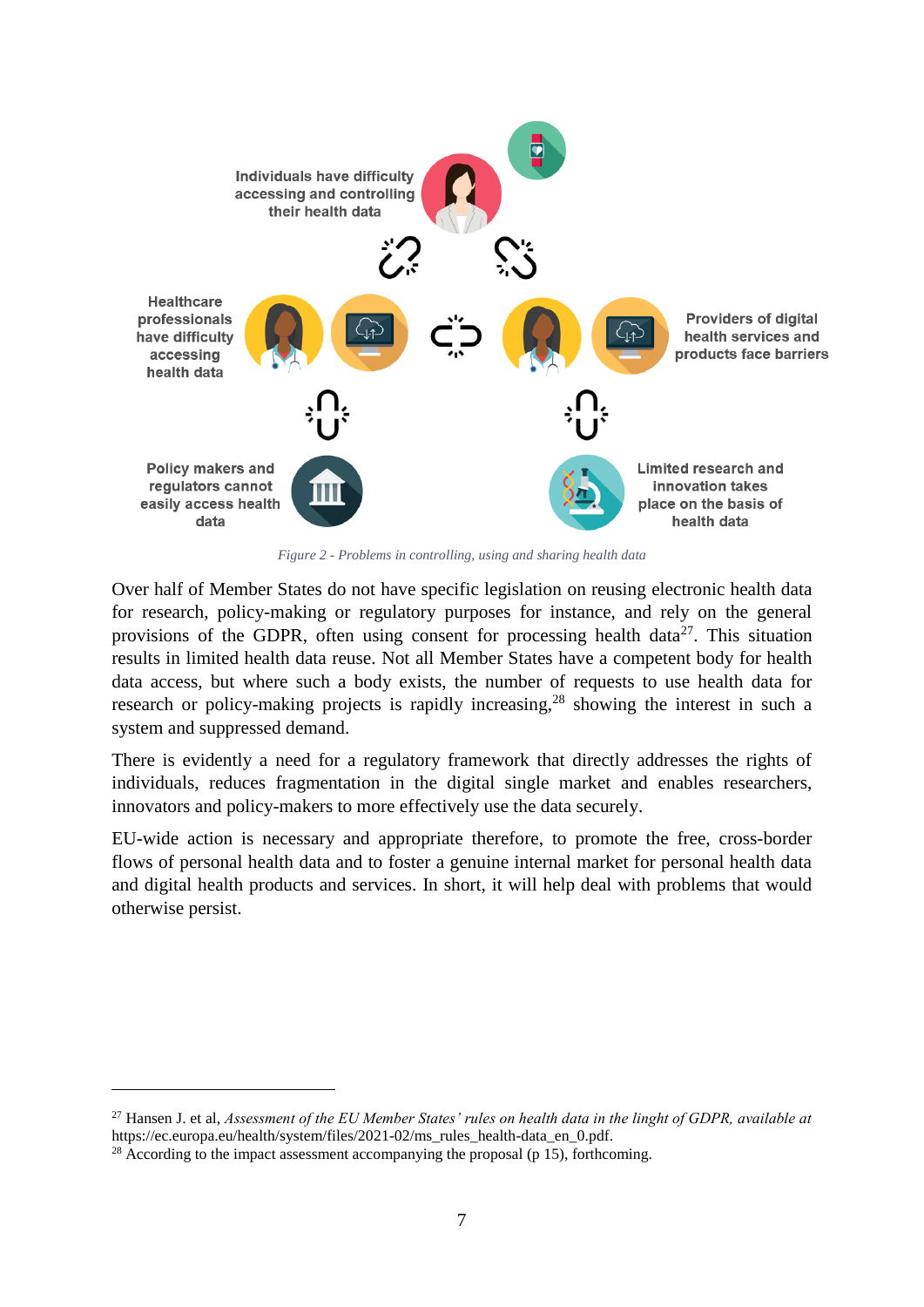## **THE CONCEPT OF A EUROPEAN HEALTH DATA SPACE**

### *Trust as the foundation of the European Health Data Space*

Stakeholder consultations, and particularly the open public consultation<sup>29</sup>, have shown that strengthening trust in the sharing of health data and ensuring security and privacy are key for citizens, and they must be the cornerstone of the European Health Data Space.

Unleashing the benefits of science and research requires structural solutions at EU level. And to strengthen trust in the sharing of health data, security and privacy are fundamental principles of the European Health Data Space. Accordingly, the European Health Data Space includes clear provisions on how data has to be kept secure.

Concretely, the European Health Data Space builds on strong **data protection** and **cybersecurity** elements. The proposal introduces security criteria for electronic health record systems, in addition to interoperability. It builds upon the possibility offered by the GDPR to put forward an EU law supporting the use of health data for diagnosis and treatment, but also for research, statistics or for public interest, such as protecting against serious cross-border threats to health or ensuring high standards of quality and safety of healthcare and of medicinal products or medical devices. Moreover, in the context of the European Health Data Space, processing electronic health data for secondary use is only possible in secure processing environments, which need to comply with very high standards of privacy and cybersecurity and no personal data can be downloaded from such environments.

### *Boosting primary and secondary use of health data*

1

The European Health Data Space is a health specific ecosystem comprised of rules, common standards and practices, infrastructures and a governance framework that aims at:

- a) empowering individuals through increased digital access to and control of their electronic personal health data and support to their free movement;
- b) Fostering a genuine single market for electronic health record systems, relevant medical devices and high risk AI systems
- c) providing a consistent, trustworthy and efficient set-up for the use of health data for research, innovation, policy-making and regulatory activities.

The development of a truly common European Health Data Space will require actions at national and EU level, along with strong cooperation between public and private stakeholders (for example, national digital health bodies, public health institutes, data protection authorities, healthcare providers, health professionals, academic and research institutions, and patient associations).

<sup>29</sup> https://ec.europa.eu/info/law/better-regulation/have-your-say/initiatives/12663-A-European-Health-Data-Space/public-consultation\_en.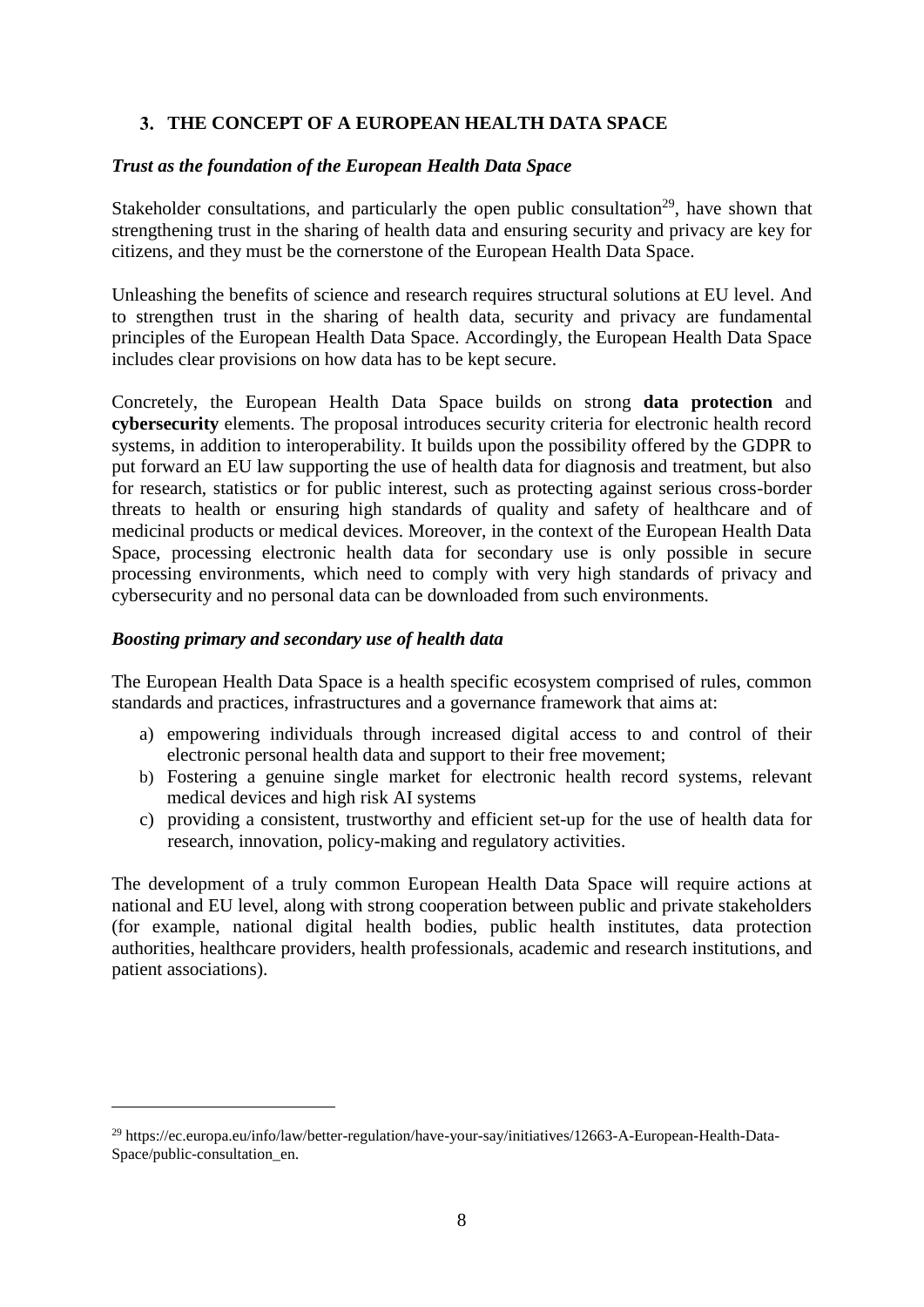

*Figure 3 – Primary and secondary uses of electronic health records* 

This is where the two distinct uses of health data supported by the European Health Data Space - **primary and secondary use -** come into play.

The **primary use of electronic health data** supports the use of data for better healthcare at national and cross-border level. Medical data is typically stored in electronic health records, containing segments of a patient's medical history (centrally or involving various healthcare providers). The European Health Data Space will allow people to access their health data and make their data available to a health professional of their choice, including when abroad and in the language of the health professional. Thus, the patient can get a better diagnosis and treatment with fewer medical errors and avoid unnecessary diagnostics.

The European Health Data Space will integrate three main product markets for primary use of health data:

1) electronic health records;

1

2) other health and medical software products (for example, medical imaging software, e-prescribing software, medical diagnosis software and telemedicine); and

3) wellness apps (with a voluntary labelling scheme informing consumers about interoperability with electronic health records).<sup>30</sup>

**Key aspects of European Health Data Space: Primary use of health data**

- Patients will **have their electronic health data available** via access points established by Member States. A cross-border digital infrastructure for primary use will connect Member States and allow patients to share their health data
- Patients will be **empowered to control and share their electronic health data** with a healthcare provider of their choice.
- Member States will be required to **make priority categories of data available in a common European electronic health record exchange format**, such as patient summaries, e-prescriptions, e-dispensations, medical images and image reports, laboratory results and discharge reports.

<sup>&</sup>lt;sup>30</sup> It is estimated that the European Health Data Space will produce a faster growth of the digital health and wellness applications markets, expected at 20-30% and 15-20% per year, respectively.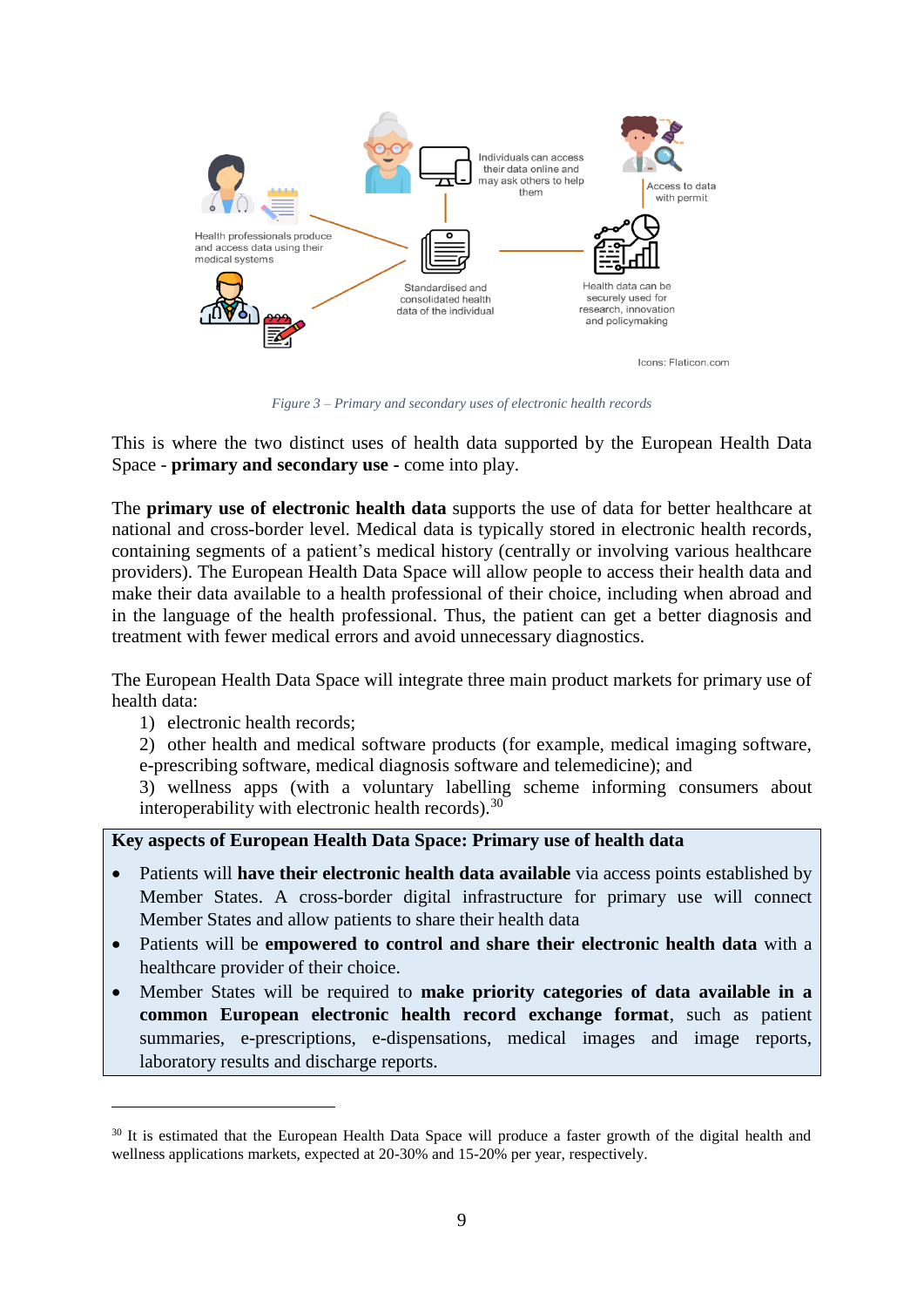- Where personal health data has not been collected electronically prior to the application of this Regulation, Member States may decide not to convert it into an electronic format.
- **Health professionals** will be able to access electronic health records and should update the electronic health data of the patients they treat.
- To support data being shared between healthcare providers, **mandatory requirements** for interoperability, security, safety and privacy will be introduced, as well as **mandatory self-certification** of electronic health records covering interoperability and security.
- **All Member States will be required to participate in cross-border digital infrastructure** for the exchange of health data for healthcare delivery (**MyHealth@EU**) 31 .
- A pilot project will support patients having access to their data on a mobile device in the language of the country of destination.
- To facilitate the implementation, **transitional periods** will apply for certain obligations including the registration of health data, access of health professionals to data, making data available in the European format, the participation in the cross border digital infrastructure, self-certification of electronic health record systems, as well as the voluntary label for wellness applications.
- Member States will have to set up a digital health authority to ensure that the additional rights for individuals are properly implemented.

The **secondary use of electronic health data** takes place when health data is processed to inform and assess public health policies or to conduct research. This can enhance patient safety and boost the development of new medicines and medical devices, as well as personalised medicine and products relying on artificial intelligence. In the context of European Health Data Space, the results of such research are made public in aggregated form duly preserving data privacy.

## **Key aspects of European Health Data Space: Secondary use of health data**

- The European Health Data Space sets out a common **EU framework** allowing for use of health data for research, innovation, public health, policy-making, regulatory activities and personalised medicine. It will draw on the creation of a **new and decentralised EUinfrastructure for secondary use of health data (HealthData@EU)** that will connect health data access bodies which should be set up in all Member States.
- Those who wish to re-use health data will need to apply for a permit from a **health data access body**. The **data permit** sets out how the data may be used and for what purpose.
- The data can only be **accessed and processed in closed secure environments** to be provided by the health data access bodies with clear standards for cyber security.
- Only **anonymous data** can be extracted by the user who applied for the permit from the secure processing environment. Where researchers, companies or public institutions need access to personal electronic health data they can only access it in pseudonymised form, i.e. data offering information about the disease, symptoms and medication, without

<sup>&</sup>lt;sup>31</sup> Ten Member States already support their patients in sharing data with foreign health professionals in professionals' own language and all Member States are set to join these data exchanges. A pilot project under EU4Health will support patients' access to their data in their own language.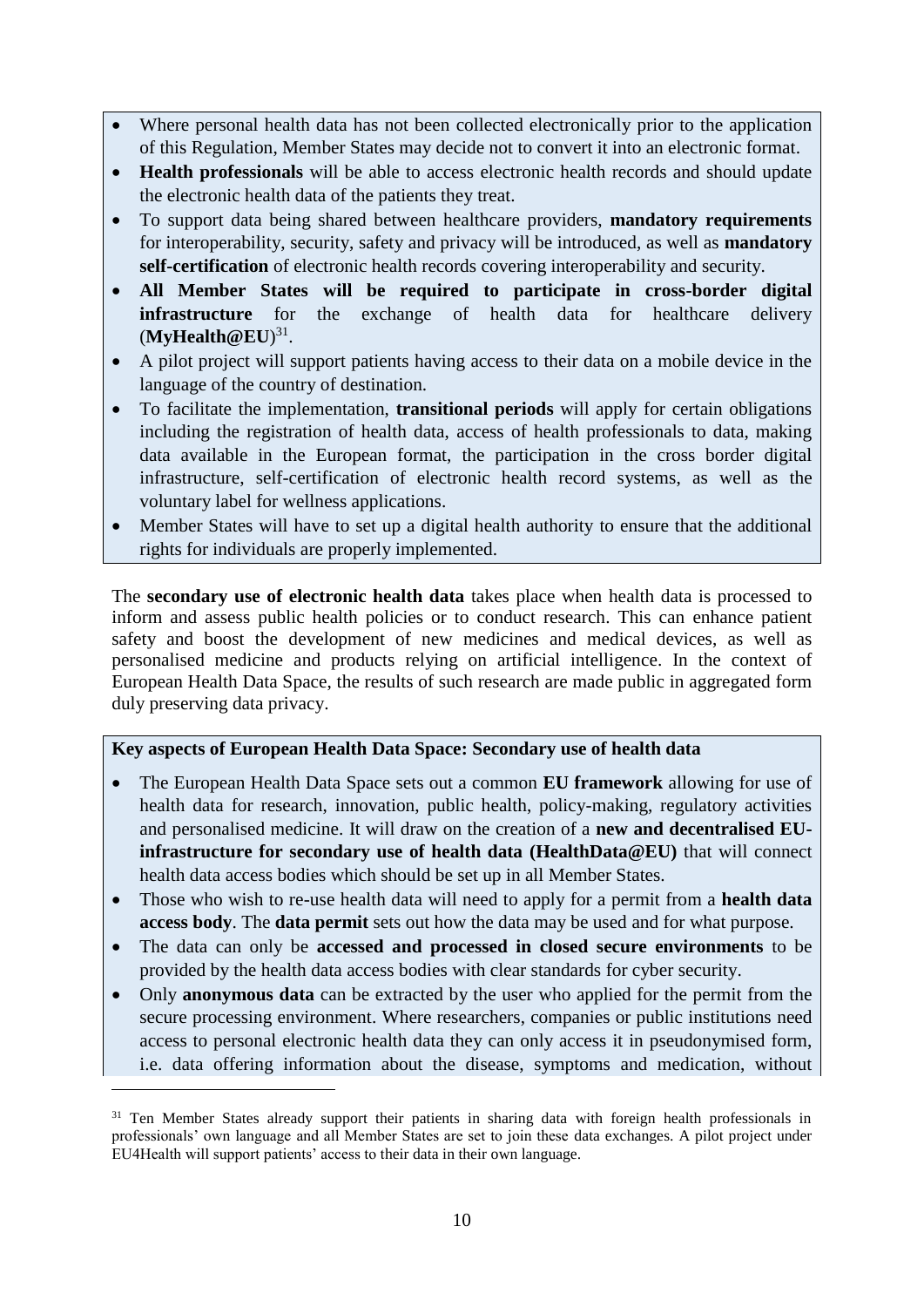revealing to the user the identity of the individual. It is forbidden for the user to attempt to re-identify the data subjects.

- It will be **forbidden to use the data to take decisions detrimental to individuals**, to increase insurance premiums, to market health products towards health professionals or patients or to design harmful products or services.
- Health data access bodies will have to ensure **transparency**: information will be published about data access applications. In addition, data users must make public the results of their **electronic health data uses** and inform the health data access bodies of **any significant findings relevant for the health of individuals**.
- For simple cases, users can directly request data from a single health data provider as long as the same safeguards for privacy and security are ensured.
- Researchers and innovators from third countries can access data for secondary use under the same conditions and requirements as those from inside the EU.
- All Member States will be required to participate in **the EU-infrastructure** for secondary use (HealthData@EU) to facilitate cross-border studies. This infrastructure will be piloted in a EU4Health project starting in 2022<sup>32</sup>.

## *A common governance*

The proposal will also reinforce the existing governance at national and EU level as regards health data. It builds upon the current cooperation for primary use of data, within the eHealth Network, which proved very intensive<sup>33</sup>, but also effective during COVID-19 pandemic, managing to build, in a record time, two EU-wide infrastructures (EU Digital COVID Certificate and contact tracing and warning apps)<sup>34</sup>.

#### **EU governance mechanism**

<u>.</u>

- A new European Health Data Space Board chaired by the Commission will be created, composed of the representatives of digital health authorities and health data access bodies from all the Member States, and observers, depending on area of work.
- It will contribute to the consistent application of the Regulation throughout the EU, to coordinate and exchange best practices and will cooperate with other bodies at EU level.
- Member States will cooperate at EU level to ensure the smooth functioning of the two cross-border digital infrastructures (primary and secondary).

# **THE EUROPEAN HEALTH DATA SPACE WORKING IN SYNERGY WITH OTHER HEALTH POLICY PRIORITIES**

The European Health Data Space will become a powerful instrument for sharing data to support tailor-made prevention and treatment protocols and expertise across borders. Pooling large volumes of data is a prerequisite for refining our knowledge on how to address diseases.

<sup>32</sup> [https://ec.europa.eu/info/funding-tenders/opportunities/portal/screen/opportunities/topic-details/eu4h-2021-pj-](https://ec.europa.eu/info/funding-tenders/opportunities/portal/screen/opportunities/topic-details/eu4h-2021-pj-06)[06.](https://ec.europa.eu/info/funding-tenders/opportunities/portal/screen/opportunities/topic-details/eu4h-2021-pj-06)

<sup>&</sup>lt;sup>33</sup> Over 400 on-line meetings of the eHealth Network and its subgroups have been organised since March 2020.

<sup>&</sup>lt;sup>34</sup> https://ec.europa.eu/health/ehealth-digital-health-and-care/ehealth-and-covid-19 en.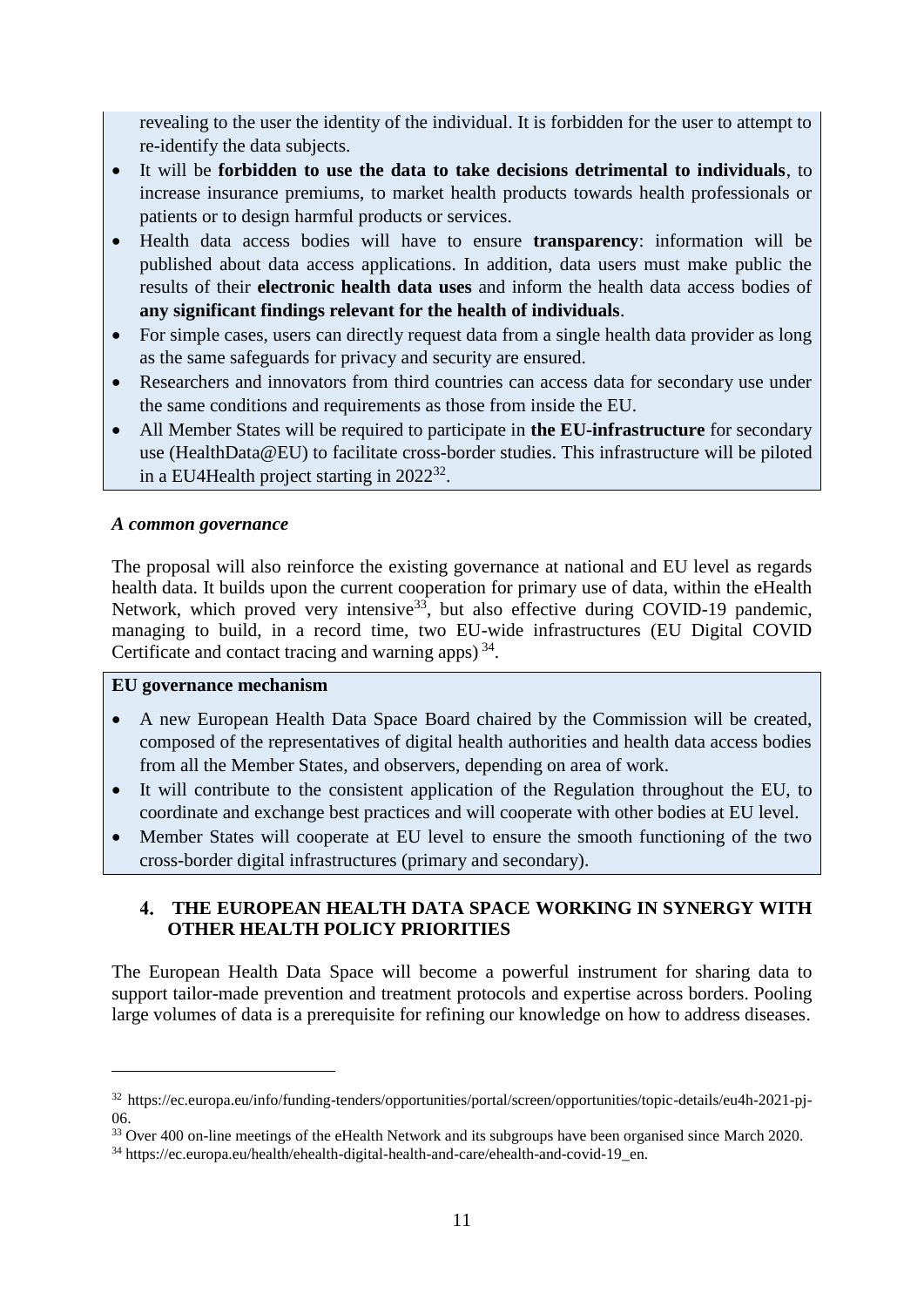The European Health Data Space will boost the work under **Europe's Beating Cancer Plan**<sup>35</sup> and facilitate research and evidence gathering under the Horizon Europe Cancer Mission<sup>36</sup>. Pooling and sharing knowledge, experience and data helps develop practical solutions to benefit cancer patients – and, indeed, everyone in the EU.

The European Health Data Space will open up innovative approaches to cancer registration, with potential alternatives to gather timely, geo-localised information on various types of cancers. This could provide **a real-time state of play of cancers across the EU**. At the same time, it could identify **trends, disparities and inequalities** between Member States and regions. Importantly, this could make it easier to spot the challenges and specific areas of action needing investment and other action at EU, national and regional level.

With better **telemedicine** and remote monitoring tools in the European Health Data Space, we can make the most of virtual medical consultations, training and continuous education. This will help pool expertise for diagnosis and treatment, building on the European Reference Networks model<sup>37</sup>. It will also make **cancer screening and care** more targeted, more effective and accessible.

The European Health Data Space will open new opportunities for health data to make a vital contribution to innovation and research in medicines and treatments, thereby promoting the development of new therapies and medicinal products. This will help meet the aims of the **Pharmaceutical Strategy for Europe<sup>38</sup>** and the mandate of the European Health Emergency Preparedness and Response Authority (HERA).

Moreover, the European Health Data Space **will make continuity of care across EU** a reality. By enabling patients to share their health data (including vaccination data) with health professionals, in the professional's own language, it will support better decision-making on treatment and care across the EU. It will also avoid unnecessary and costly repetitions of tests and other medical procedures.

The European Health Data Space recognises the long-standing qualification of medical device software under the Medical Devices Regulation and the In Vitro Diagnostic Medical Devices Regulation<sup>39</sup>. Where manufacturers can state that a medical device is interoperable with electronic health record systems, they will need to comply with the essential requirements on interoperability, implemented by the self-certification scheme for electronic health record systems.

# **5. BENEFITS OF A EUROPEAN HEALTH DATA SPACE**

The European Health Data Space will benefit individuals, health professionals, healthcare providers, researchers, regulators and policy-makers.

<sup>&</sup>lt;sup>35</sup> https://ec.europa.eu/health/system/files/2021-02/eu\_cancer-plan\_en\_0.pdf.

<sup>36</sup> [https://ec.europa.eu/info/research-and-innovation/funding/funding-opportunities/funding-programmes-and](https://ec.europa.eu/info/research-and-innovation/funding/funding-opportunities/funding-programmes-and-open-calls/horizon-europe/eu-missions-horizon-europe/cancer_en)[open-calls/horizon-europe/eu-missions-horizon-europe/cancer\\_en.](https://ec.europa.eu/info/research-and-innovation/funding/funding-opportunities/funding-programmes-and-open-calls/horizon-europe/eu-missions-horizon-europe/cancer_en)

 $37$  [ERN CPMS -](https://cpms.ern-net.eu/login/?next=/insight/) (ern-net.eu).

<sup>38</sup> [https://ec.europa.eu/health/medicinal-products/pharmaceutical-strategy-europe\\_en.](https://ec.europa.eu/health/medicinal-products/pharmaceutical-strategy-europe_en) 

<sup>39</sup> Regulations (EU) 2017/745 and (EU) 2017/746 respectively.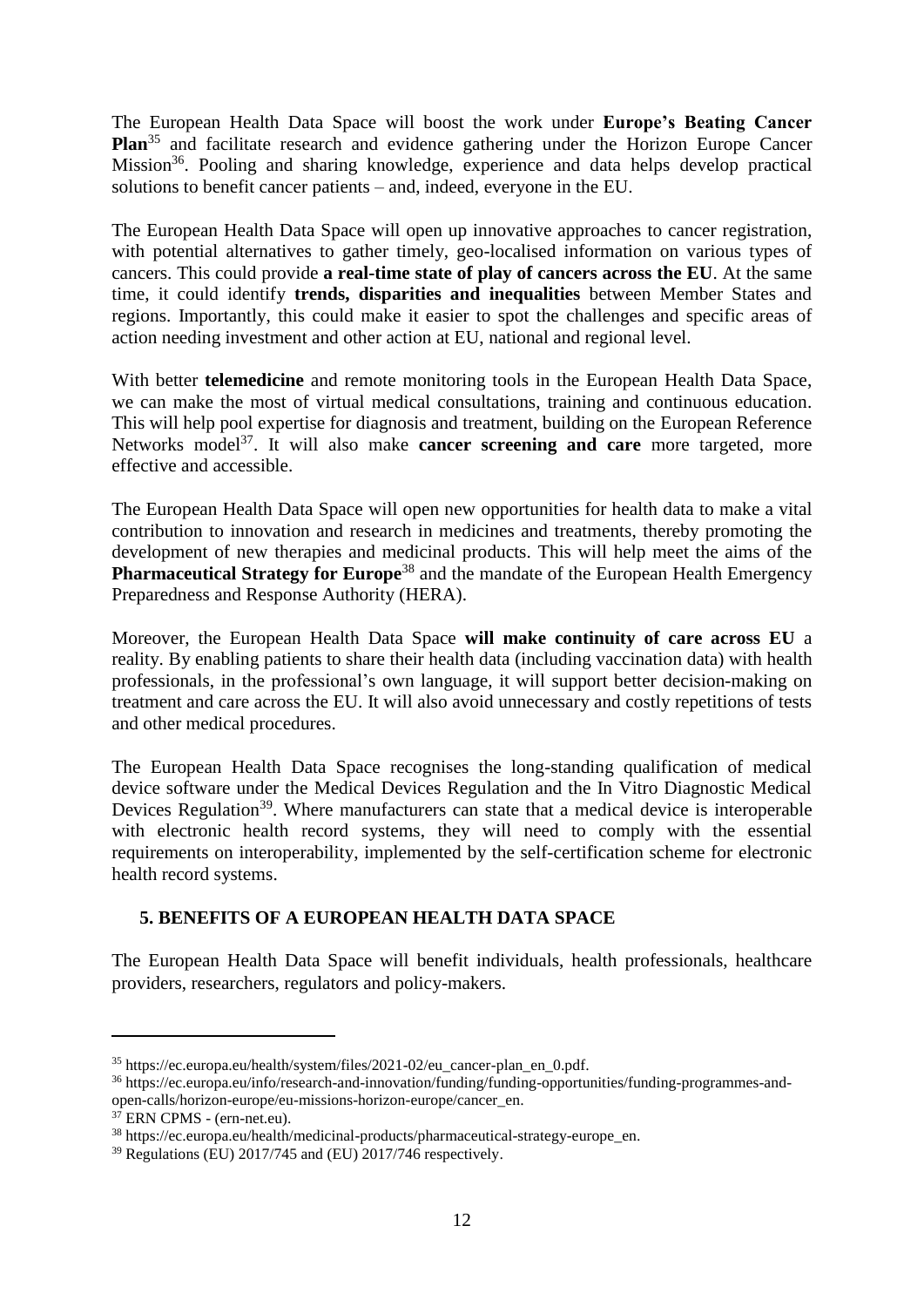

*Figure 4. Benefits for users of European Health Data Space*

**Individuals** will have greater control over their health data. If they wish, they will be able to provide their data to a healthcare professional of their choice rapidly and in an easy, transparent, common format. This will reduce the number of unnecessary tests and costs, and increase healthcare safety. The ability to access, analyse, and share health data will make healthcare more efficient, support better medical decisions and, therefore, improve health outcomes. The European Health Data Space will help attain the Commission's vision for EU's digital transformation by 2030, the Digital Compass<sup>40</sup> aim of providing 100% of citizens with access to their medical records and the Declaration of Digital Principles<sup>41</sup>. It will build on the Commission proposal for a European Digital Identity Framework and Wallet enabling citizens to have trustworthy cross-border access to their health data from mobile devices.

The European Health Data Space will respect the principle of non-discrimination, addressing the rights and needs of persons with disabilities (i.e. access to information, freedom to choose between in person or digital services) as well as those of rare diseases patients. The vast majority of people living with a rare disease are willing to share their health data to advance care and research.<sup>42</sup> The European Health Data Space will unleash the potential for better cross-border access to such data and will support the development of treatments and health services for rare disease patients. The examples of the European Reference Networks and its Clinical Patient Management Systems<sup>43</sup> show that patients located anywhere in a Member State can benefit from advice on the diagnosis and treatment of their **rare diseases** from the best specialists in the EU, using virtual consultation panels.

*The European Health Data Space, together with the GDPR, will give people the right to:*

<sup>40</sup> https://ec.europa.eu/info/strategy/priorities-2019-2024/europe-fit-digital-age/europes-digital-decade-digitaltargets-2030\_en.

<sup>41</sup> [https://ec.europa.eu/info/law/better-regulation/have-your-say/initiatives/13017-Declaration-of-Digital-](https://ec.europa.eu/info/law/better-regulation/have-your-say/initiatives/13017-Declaration-of-Digital-Principles-the-%E2%80%98European-way%E2%80%99-for-the-digital-society_en)

[Principles-the-%E2%80%98European-way%E2%80%99-for-the-digital-society\\_en.](https://ec.europa.eu/info/law/better-regulation/have-your-say/initiatives/13017-Declaration-of-Digital-Principles-the-%E2%80%98European-way%E2%80%99-for-the-digital-society_en)

 $42$  [https://ojrd.biomedcentral.com/track/pdf/10.1186/s13023-019-1123-4.pdf.](https://ojrd.biomedcentral.com/track/pdf/10.1186/s13023-019-1123-4.pdf)

<sup>43</sup> [https://ec.europa.eu/health/european-reference-networks/work-erns\\_en.](https://ec.europa.eu/health/european-reference-networks/work-erns_en)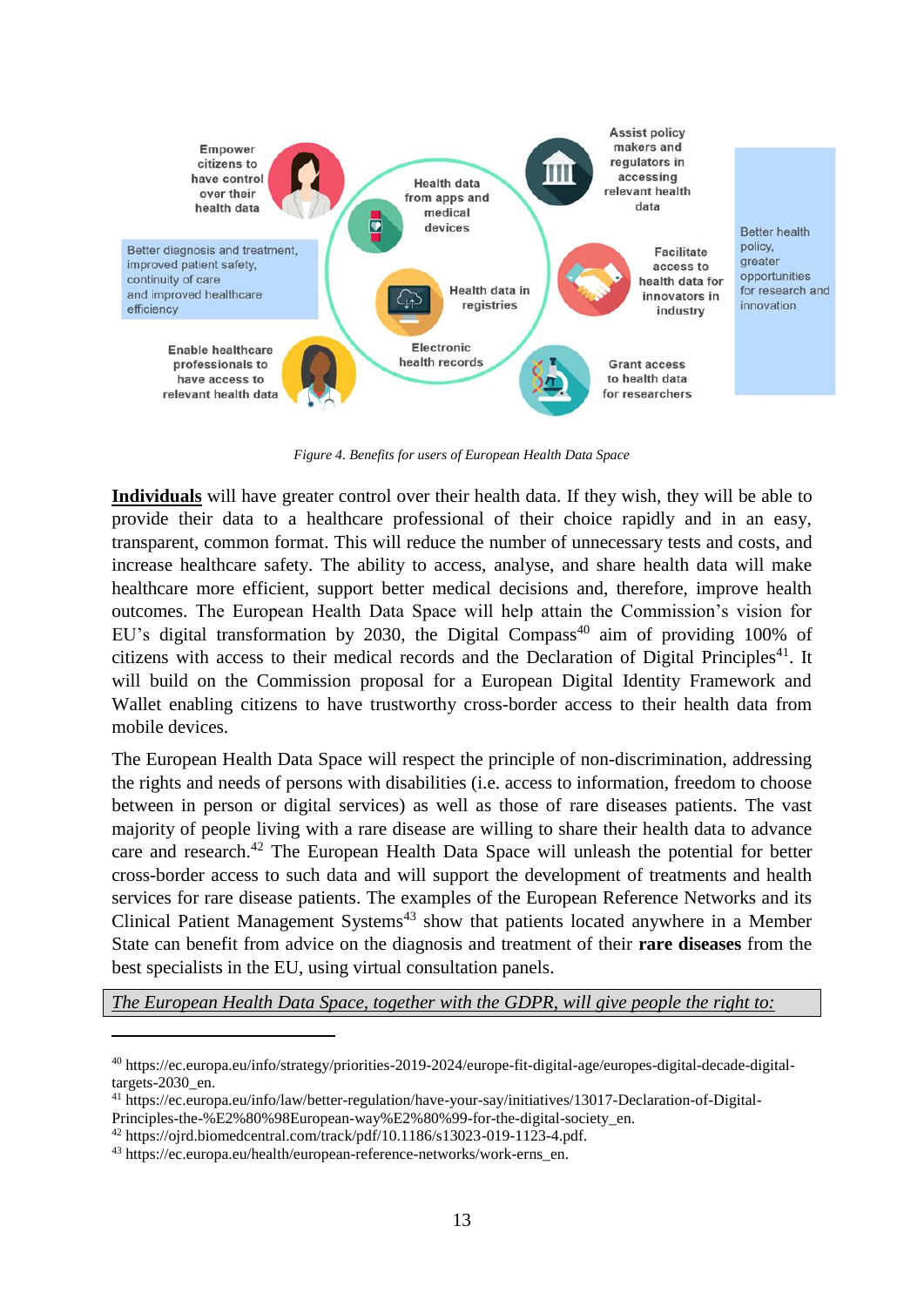*- access their health data in electronic form immediately, free of charge and in an easily readable, accessible and commonly used format. Data can be accessed using patient portals, on computers or smart phones, depending on how the Member States make available this information at national level. For people with disabilities to be able to enjoy their rights, the access must be accessible in line with the requirements of the European Accessibility Act (Directive 2019/882);*

*- share their data in electronic form with other health professionals when going to another hospital, without hindrance from previous healthcare providers or manufacturers;*

*- add data to their electronic health record for themselves or for people who trust them, such as their children;* 

*- request changes to erroneous data online;*

*- restrict access to their electronic health data or part of the data; in cases of vital interest, where their life is at stake, such data may however be made available with additional restrictions;*

*- easily obtain information on which professional(s) accessed their data;*

*Member States are required to designate digital health authorities that will have a fundamental role in enforcing the above-mentioned rights.*

**Health professionals'** work will be made easier and more effective with more efficient access to health data of their patients. Member States should support professionals in this endeavour. However, adapting legal frameworks to secure the right safeguards and ethical standards is only a first step. Comprehensive monitoring to assess the true impact of digital technologies on patient care and health outcomes is also needed. Training health professionals to use digital technologies is another precondition.

With improved interoperability, health professionals will be able to access a patient's medical history, thus increasing the evidence base for decisions on treatment and diagnosis. This will make healthcare systems more efficient and reduce costs, because health professionals will spend less time copying data from multiple sources in multiple formats, and will no longer redo the same tests. The take-up of more advanced digital technologies needs to be promoted, involving and training the potential users.

Digital technologies can provide solutions to problems that health workers encounter in their routine tasks. Digital technologies can make daily workflows easier, reducing administrative burden and freeing up time for more patient-focused care. Above all, they can add value in clinical practice, helping achieve better health outcomes for patients. However, providing tools alone will not bring about a successful digital transformation. Health professionals need to be involved in the digital transformation and in co-designing digital health solutions.

**Healthcare providers** will perform fewer unnecessary tests, with positive effects for patients and healthcare expenditure. Optimising the use of health data has the potential to bring significant benefits and improve the effectiveness of healthcare systems. The health services sector represents approximately 10% of the EU's GDP (2019) and includes both public and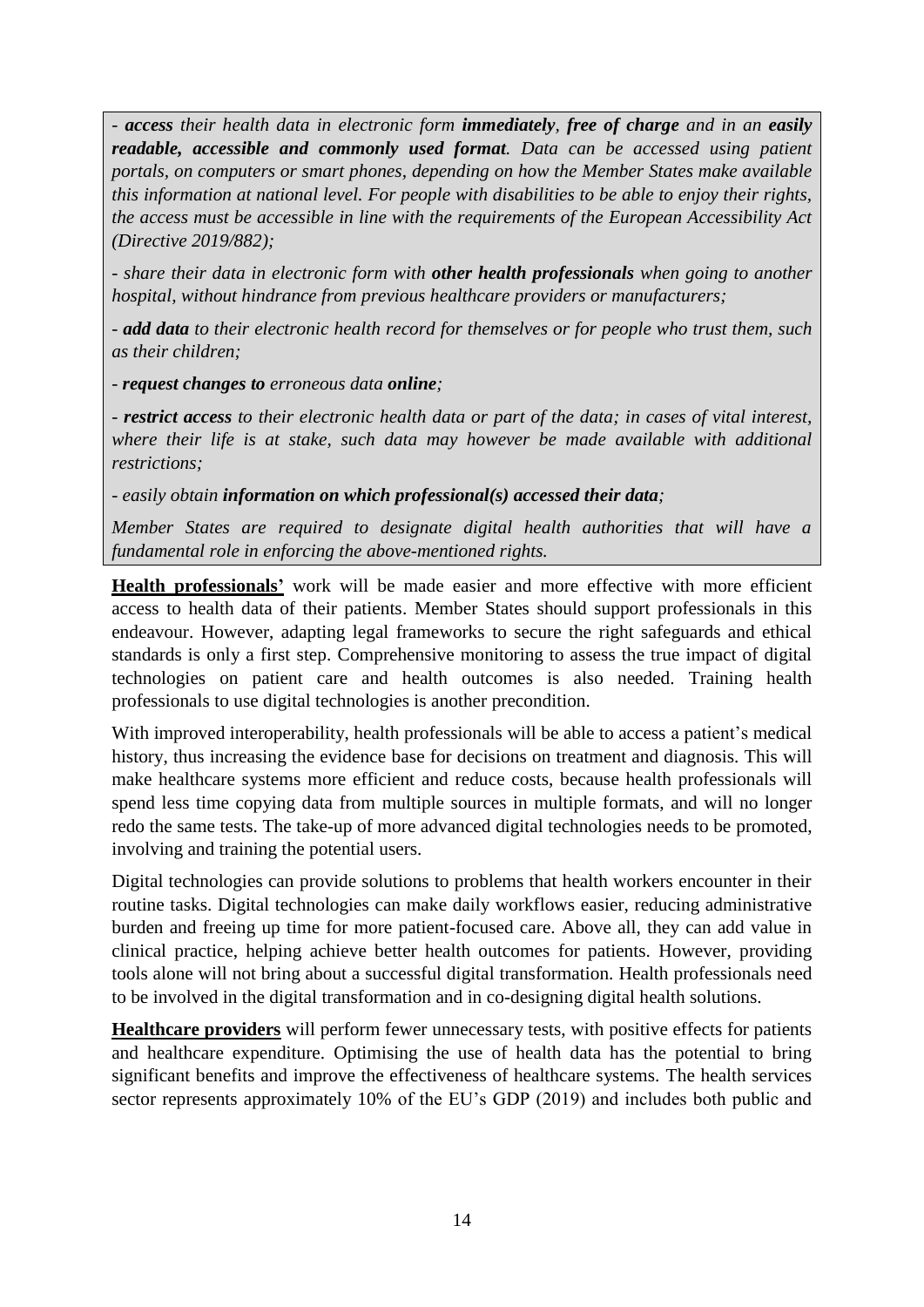private providers<sup>44</sup>. It is a fundamental ecosystem for both the wellbeing of Europeans and the economy of the EU. With the right tools and solutions in place, it can be more efficient without hampering the performance of healthcare systems. One such solution is to avoid repeating unnecessary tests by strengthening interoperability to support data exchange between healthcare providers within countries and across borders. The Organisation for Economic Co-operation and Development estimates that automatic data-sharing, among other things, can lead to direct financial savings of as much as 15% of hospital expenditure<sup>45</sup>. This comes from avoiding costs of capturing data from paper and reducing errors when transcribing information. Telemedicine is also expected to make healthcare systems more efficient<sup>46</sup>. A 2018 market study on telemedicine<sup>47</sup> considered that its market potential in the EU was strong and expected to grow at a compound annual growth rate of 14% in the coming years. Overall, the benefits of primary use of health data can be quantified at EUR 5.5 billion over 10 years<sup>48</sup> including savings for healthcare providers and patients in health costs thanks to an increased uptake of telemedicine, faster deployment of cross-border sharing of health data and faster growth of the digital health and wellness applications markets.

**Researchers** will also benefit from a more direct way of obtaining access to data in the context of the European Health Data Space. By obtaining access to data through health data access bodies they will spend less time and money to get consent for various research projects. This will free up time to do the actual research. Researchers will have access to large troves of health data, in particular healthcare and real-world evidence (RWE) data, with the higher data quality and level of  $FAIRness<sup>49</sup>$  that medical breakthroughs require. Researchers will be able to know what data is available, where, and of what quality, in addition to what is already available at European Research Infrastructures. They will be able to access the data in a more effective and less expensive way, through a data access body that maintains privacy.

**Regulators and policy-makers** will have easier access to health data for the benefit of public health and the overall functioning of healthcare systems. This will improve health outcomes for patients and the broader public. For instance, in a medium-sized EU country, renegotiating a reduction of up to 5% on the prices of various medicinal products, based on better knowledge of their effects, could equate to EUR 50 million a year in savings<sup>50</sup>. These benefits would lead to better access to healthcare, reduced costs, increased efficiency, more resilient health systems, new research and innovation and better policy-making.

1

<sup>44</sup> Healthcare expenditure statistics - Statistics Explained (europa.eu).

<sup>45</sup> https://www.oecd.org/health/health-systems/Empowering-Health-Workforce-Digital-Revolution.pdf.

<sup>46</sup> <https://www.oecd-ilibrary.org/docserver/8e56ede7-en.pdf?expires=1646391218&id=i> d&accname= guest&checksum=40DB0F3D91A7741CC0D072D9196F2AEE.

 $^{47}$  https://ec.europa.eu/health/system/files/2019-08/2018 provision marketstudy telemedicine en 0.pdf.

<sup>&</sup>lt;sup>48</sup> According to the proposal's impact assessment, p. 58.

<sup>49</sup> FAIR principles: findability, accessibility, interoperability, reusability (https://www.go-fair.org/fairprinciples/).

<sup>50</sup> According to the proposal's impact assessment., p. 56.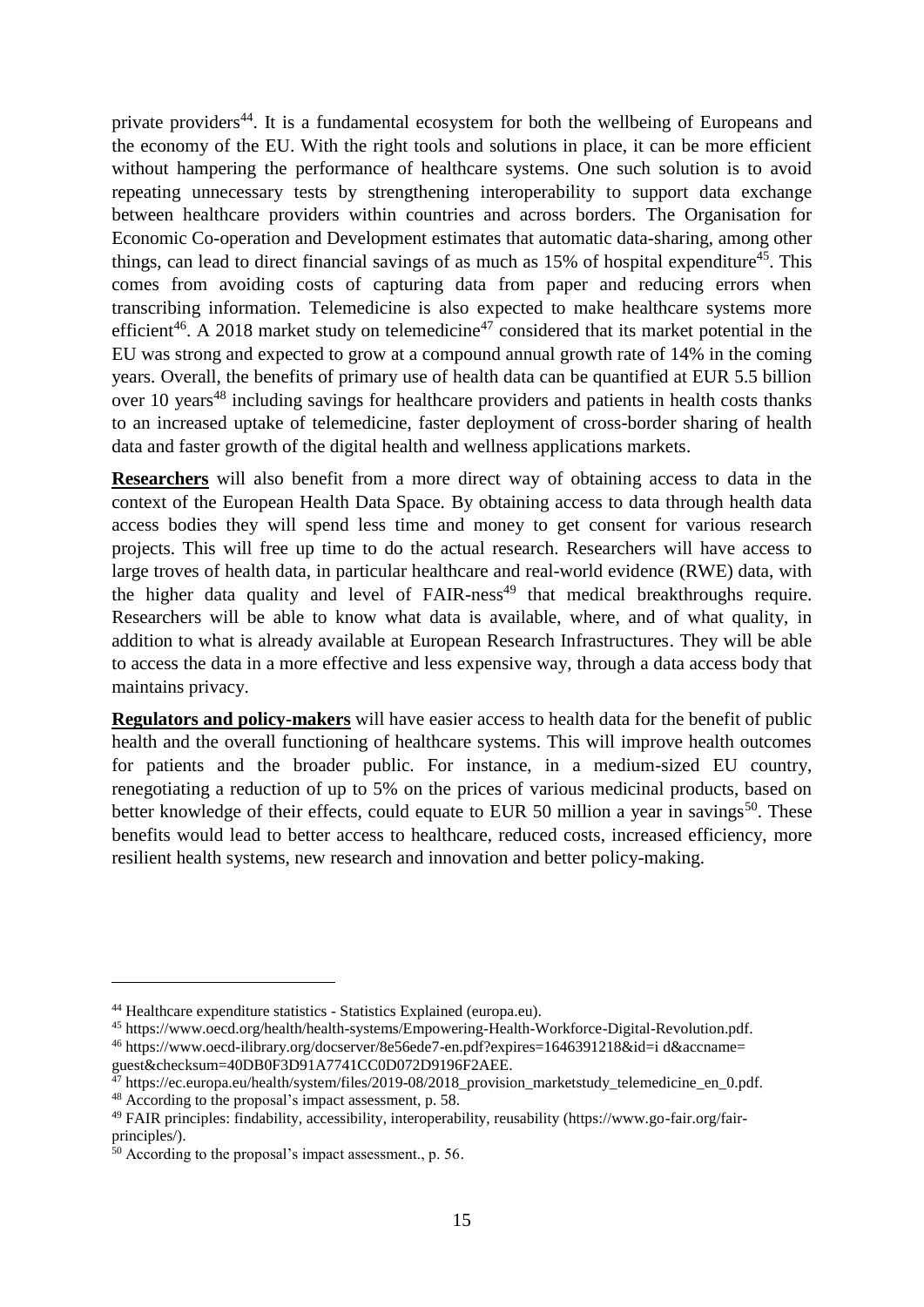The solution for secondary use of health data proposed by the European Health Data Space is expected to result in a significant **economic benefit of at least EUR 5.4 billion over the**  next 10 years<sup>51</sup>. This benefit will come from three key areas:

- efficiency gains in data access as a result of a less costly access to health data for users, be they researchers, innovators, regulators or policy-makers (EUR 3.4 billion);
- greater information transparency for policy-makers and regulators (EUR 0.8 billion); and
- better value for patients, healthcare providers and innovators, thanks to further reuse of health data. This will be possible with the development of innovative products and services in health using data-intensive technologies, such as AI-based systems (EUR 1.2 billion).

**Industry** will benefit from same standards and specifications for interoperability and security across Europe, which will open new markets, including for SMEs. It will benefit from greater availability of electronic health data through privacy preserving mechanisms for citizens including infrastructures that are trustworthy by design, and the use of anonymisation, aggregation and synthetic data. Industry will also benefit from data that could help them develop new medicinal products or new devices involving AI. Combined with AI technologies and access to real world conditions (such as through Testing and Experimentation Facilities), this will greatly boost innovation and accelerate the discovery, development and approval of new prevention approaches and treatments. Industry will be able to use the data for innovation; for developing products that could improve people's health; and for producing new and innovative medicinal products and devices that can help provide better, more personalised care. However, it will be forbidden to attempt to re-identify the individuals whose data is used. Moreover, the European Health Data Space data cannot be used to target individuals or health professionals to sell products or health services, to increase insurance premiums or to develop harmful products. All in all, the European Health Data Space supports industry in producing useful innovations for society, while keeping health data safe.

# **6. FUNDING NEEDS AND COVERAGE**

Investing in digitalisation is investing in better healthcare and the resilience of our health systems. The EU and Member States need to take this bold step, together. To make the European Health Data Space a reality, rapid progress in the digitalisation of healthcare at national level is needed. This includes investments in electronic health records, telemedicine, interoperability, but also data quality, institutions and solutions for secondary use of health data. At the same time, interoperable EU-wide infrastructures to enable cross-border use of health data in the EU are also necessary.

To make the European Health Data Space work, financing needs to cover the costs of:

1. deploying and operating infrastructures, at national and EU level, meaning national infrastructures, as well as support for the EU gateways and additional EU services, such as the connection of Member States to the infrastructures supporting cross-

1

<sup>51</sup> According to the proposal's impact assessment, p. 58.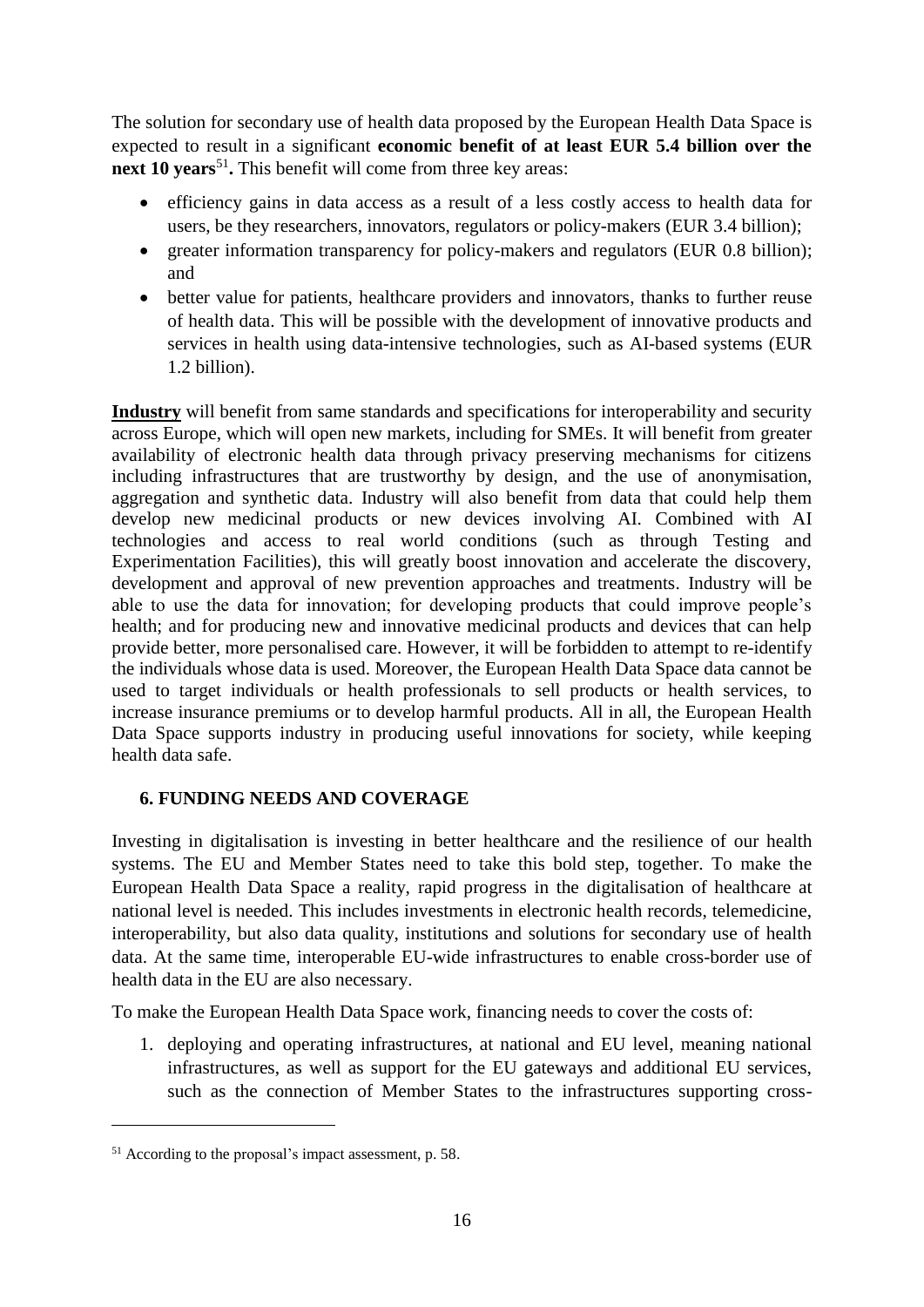border sharing of patients' data in a language of the country of destination, supporting multi-country research and policy-making projects and compliance with cybersecurity and interoperability standards; and

- 2. governance for the European Health Data Space, meaning coordination of relevant bodies, financing joint actions, and supporting for EU level cooperation;
- 3. carrying out actions to support interoperability, protection of personal data, and data quality, meaning development and selection of standards and specifications for data sharing, support for Member States to code data, support for developing the standardisation of new data categories, etc.

At EU level, EUR 810 million is available to support the European Health Data Space. Over EUR 330 million have been earmarked for European Health Data Space activities and infrastructures: EUR 280 million under the EU4Health Programme and additional EUR 50 million under the Digital Europe Programme. Grants will be available to Member States:

- 1. to expand MyHealth@EU to more Member States and new services (patient summaries, e-prescriptions and e-dispensations, images, laboratory reports and discharge)**,** including also patients' access to their health data. A pilot project under the 2021 EU4Health work programme will help patients obtain their health data on their smartphones, in the language of the country of destination;
- 2. to provide services by health data access bodies on secondary use of health data. An EU4Health pilot project under the 2021 EU4Health work programme will support the development of infrastructure for secondary use of health data.

More than EUR 480 million from Digital Europe Programme, Connecting Europe Facility and Horizon Europe can be used by Member States and entities involved in European Health Data Space, along with other sectors. Moreover, the Digital Europe Programme will support the deployment of infrastructures needed to make health data securely accessible across EU borders and to develop common data spaces (with over EUR 140 million from the work programmes 2021-2022). Where physical connectivity is lacking, the Connecting Europe Facility will promote the interconnection of cloud infrastructures in Member States, including those that are needed in the European Health Data Space (EUR 130 million). Horizon Europe will continue to support the needs of the European Health Data Space through specific research and innovation projects and coordination and support actions focusing on health data quality and interoperability and through the research infrastructures (around EUR 210 million allocated until 2022).

In addition, Member States have earmarked EUR 12 billion under the Recovery and Resilience Facility for investments in health, including digital health and the secondary use of health data. The European Regional Development Fund and InvestEU offer complementarities for additional investments in digital health based on national needs. The Commission will also support Member States through the Technical Support Instrument, upon demand, on designing and implementing strategies and action plans aiming to render health systems interoperable.